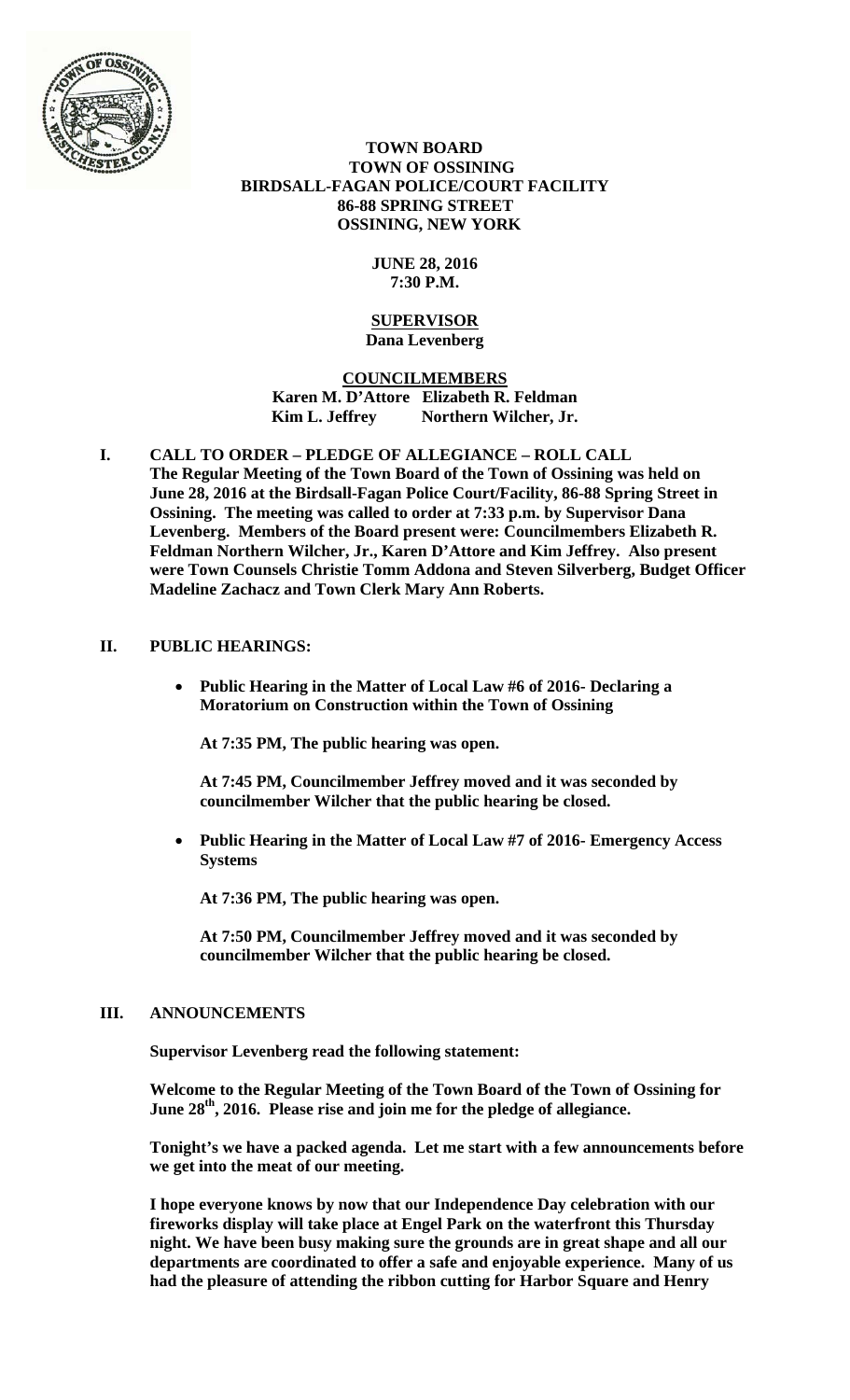**Gourdine Park. This beautiful new Village Park will be open as well for the fireworks and Town and Village staff will work together. We kick off the evening with a great concert with KJ Denhert and her band starting at 7pm, followed by the fireworks at 9:15, and then our post fireworks concert with Powderfinger. Plan to spend the night with us and have a great time. Our concert series will continue on**  Friday nights throughout the summer starting next Friday, July 8<sup>th</sup> with Breakfast **for the Boys at 7p.m.** 

**Summer camps have started in Ossining this past week and will start in Briarcliff next week, on July 5th. Please reach out to the Recreation Departments of Ossining or Briarcliff if you have any questions about the programs or want to find out about openings for your child.** 

**Our Senior program is also in full swing for the summer. Chair yoga, offered by the county, is available Tuesdays through August 2nd from 10:30-11:30a.m. Also, as always, there are daily programs including dancing, art, bocci, bingo, exercise classes, lunch for a nominal suggested donation, shopping, field trips (like today they went to Atlantic City), a reduced-price taxi voucher program, speakers, and a wonderful and caring staff. If you or a loved one 60 or over are looking to fill your day and live in the Town of Ossining, please consider taking advantage of this great program.** 

**The Food Bank for Westchester's Mobile Food Distribution sponsored by the Ossining Food Pantry is available Wednesdays from 12:30-2pm while supplies last at Star of Bethlehem at 304 Spring St. Bring boxes, carts or re-usable bags to carry food home.** 

**This past weekend the Town and Village of Ossining formed a team to participate in the American Cancer Society's community event, Relay for Life. I am not yet sure of the totals, but it was a great experience for all who participated, survivors and supporters alike and really very moving. We appreciate everyone who came out for the cause to help eradicate this horrible disease. Yesterday, Governor Cuomo took a tour of the Hudson Valley on his motorcycle, with his partner Sandra Lee to highlight the need for early screenings to catch breast cancer, specifically. Recent legislation was passed and signed into law that would require insurers to waive copays for breast cancer screenings, hospitals and clinics to offer hours beyond the work day, and a hotline to offer help finding local places to get screened. I joined the Governor and others at Bear Mountain State Park to support this important new law and raise awareness that everyone should get screened early which is the best way to fight breast cancer.** 

**Also, last Saturday the Ossining Fire Department displayed their engines and apparatus for their annual inspection. All was gleaming and in order and the neighboring companies that came our to support them were very much appreciated. Thanks so much to all of our volunteer first responders for the great job they do every day to protect us.** 

**We recently sent a letter to Governor Cuomo encouraging him to sign the phase-in legislation which passed the Assembly and Senate at the end of session two weeks ago. This bill would allow a two year phase in of taxes associated with increased assessments over 25% whose property owners are STAR eligible. We understand that the bill is before the Governor tonight and will let you know as we get more information, if he has signed it. He has ten days to do so.** 

**Last Tuesday, while we were here at our work session, 32 property owners took advantage of Grievance day appear before the Board of Assessment review. We have had 672 grievances filed, and anticipate the roll being finalized on September 1st with adjustments based on these grievances.** 

**Also last week, we evaluated additional grant opportunities we could apply for, as well as worked on the grant I had mentioned previously for an ADA compliant kayak launch at Engel Park that would also provide kayaks and apparatus for**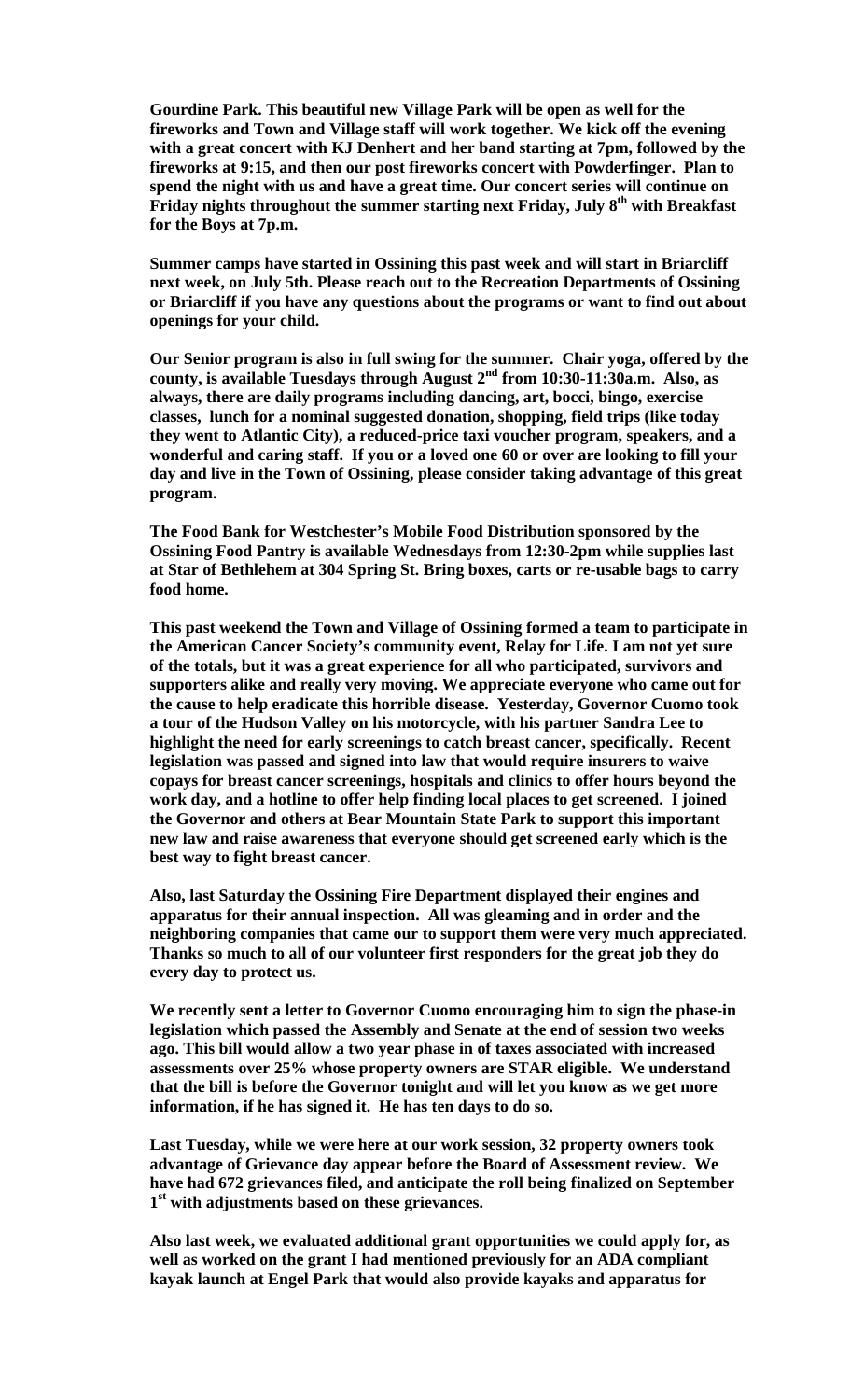**recreation and education programs at the waterfront. We anticipate applying for a number of grants to evaluate planning for an open space corridor in the Town as well as a way to introduce for bikeable and pedestrian opportunities through planning and street scaping. We will share more information with you as these grants develop.** 

**Last week we received multiple communications from people in the Town and surroundings who had received a flyer that was distributed about the Sunshine Children's Home application for expansion. As a reminder, in January this board sent a letter to the Town of New Castle Planning Board to request a complete environmental impact analysis. We do not believe any additional details have come before the planning board since that request was made. As in involved party, Ossining should be receiving all updates which the New Castle Planning board receives. It is my understanding that New Castle will be discussing this in an Executive Session they have scheduled this week. I have reached out to the Town to get more information and make sure we are receiving accurate updates.** 

**This Sunday morning the Town's Mind Body Spirit Ossining initiative continues with Laurice Nemetz from Club Fit leading a yoga class at Engel Park. Include this**  free program in your July 4<sup>th</sup> weekend plans to make sure you feel great and **continue to enjoy our outdoor public spaces.** 

**Ossining Volunteer Ambulance Corp hosts their annual cocktail party fundraiser, Thursday, July 14th at 5pm at the Atria on the Hudson in Ossining. I hope many of you will be able to attend to support this great community asset.** 

**The St. Ann's Fair took place last week and as always, a wonderful time was had by all. I love the opportunity to see so many people out enjoying the night and supporting one of our biggest faith-based organizations while having a great time.** 

**Our agenda starts off with two Public Hearings on local laws 6 & 7. Number 6 has to do with shoring up details from our Comprehensive Plan recommendations in our Town Code. To do so, and make sure they have legal standing, we have proposed a 4 month moratorium, retroactive to June 7th, on new building applications, except for changes to existing single family homes. This would allow the Town Board time to make sure our code matches our plan's intentions without compromising them for applications submitted while we are working out the details.** 

**Local law number 7 relates to making sure certain properties, either commercial or multi-family residential with fire suppression systems or auto-lock devices have an external lock box that would allow emergency responders easier access to these properties in the event of an emergency. Our Town Building Inspector is here to answer any questions our board or the public might have. The fire department had requested this in the recent past. The Village of Ossining has this legislation in place and have found that it works very well.** 

**After our public hearings, we will here department reports from Mary Ann Roberts in the Town Clerk's office and John Hamilton. Mary Ann will also speak about our Cabaret Licensing process. We do have a cabaret license on the agenda for which we will be calling a public hearing tonight.** 

**After our minutes and voucher detail, we have a number of budget adjustments. This is the first set for the 2016 budget and I anticipate one of two more this year.** 

**We have five tax certiorari agreements before us tonight. We are hopeful that the reassessment process will, in future years, reduce the overall number of challenges to our assessments so that we will not be in the position of paying back taxes already collected by all of our taxing jurisdictions.** 

**We will be calling for a public hearing in the matter of a cabaret license for 2016 for Maya Riviera on North State Rd in Briarcliff. And we will be memorializing changes to the Town Board's meeting schedule this summer, including holding**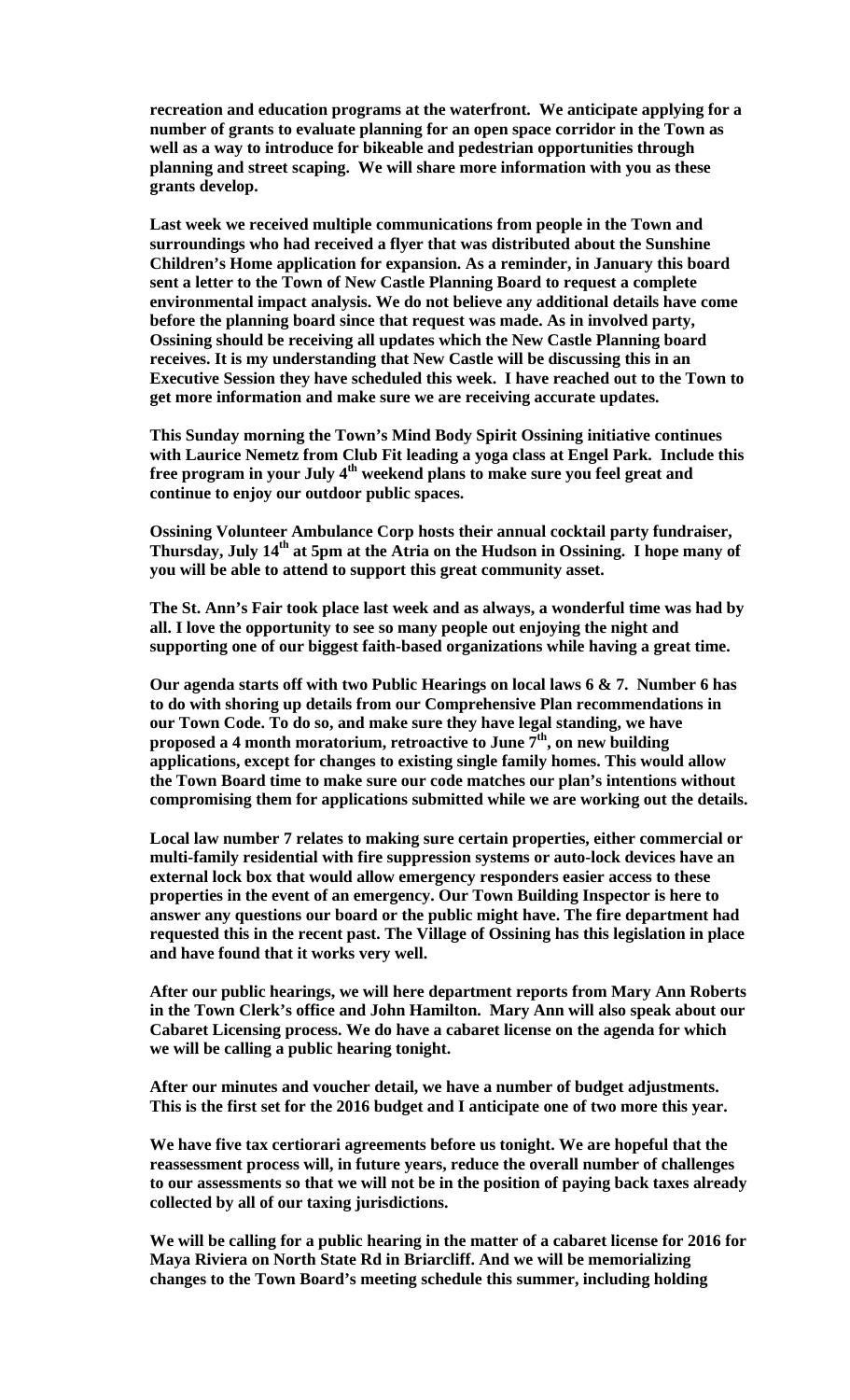**meetings every other week to include a work session and regular meeting component.** 

**In August, we have an auction scheduled on 7 foreclosed properties throughout the town. Some of these properties have already approached us to redeem. If they pay the full lien amounts plus the 10% penalty on the principle before July 31st, and the checks clear, we will remove the properties from the auction. We do have to have resolution accepting these payments, and we have one tonight.** 

**We are appointing a seasonal employee to work for our recreation department at the Spray Park. Our Spray Park is now open 7 days a week from noon -6pm, weather permitting, through Labor Day.** 

**The next item on our agenda is to clean up some business from last year. Dale Cemetery work had been outsourced to Dale Cemetery Management Corporation since 2004. Unfortunately, there were a number of issues which led to the need for the Town to terminate this contract. We want to ratify the actions of past boards to make sure our records are in order.** 

**Our Town Policy manual is in need of update. Rather than finding an outside vendor to do this work, our Labor Counsel has proposed a very reasonable rate, and this is an area of specialty for them, so we think we can get an excellent result using them. We have a resolution to approve their proposal.** 

**Safety is a top priority for the Town. To that end, we need to make sure every department has a set of documents at their fingertips which list any potentially hazardous materials in their work place. Our Hazard Communications documents provide a plan and point person for each department. We are asking for the board to approve these and we will make sure binders are distributed and instructions for upkeep followed.** 

**St. Augustine's has requested permission to hold their annual fireworks display on**  Wednesday, July 20<sup>th</sup> with a rain date Thursday, July 21<sup>st</sup>. The Ossining Fire Chief **has inspected the site and given his approval. I hope everyone will have an opportunity to enjoy their annual Italian festival from Tuesday, July 19th through**  Sunday, July 24<sup>th</sup>.

**Next, we have a request from the owner of one of the properties slated for the foreclosure auction to redeem the property by paying all unpaid taxes and penalties, as well as a 10% penalty on the principal. If the funds are not secured by the Town**  by July 31<sup>st</sup>, the property will proceed to auction.

**Finally, we have a request from a property owner for a tax payment plan on an owner occupied home.** 

#### **End of Meeting:**

**Please everyone have a safe, fun, relaxing and enjoyable Fourth of July weekend. Remember Town and Village offices will be closed on Monday, July 4<sup>th</sup> in recognition of our country's independence. At this pivotal time in history, with everything that is going on in the UK, I think it is especially important to remember how we came together to form this great nation through acceptance and tolerance of so many nationalities. Now more than ever we need to remain strong and united to preserve these ideals for our children. Have a great week and holiday weekend.**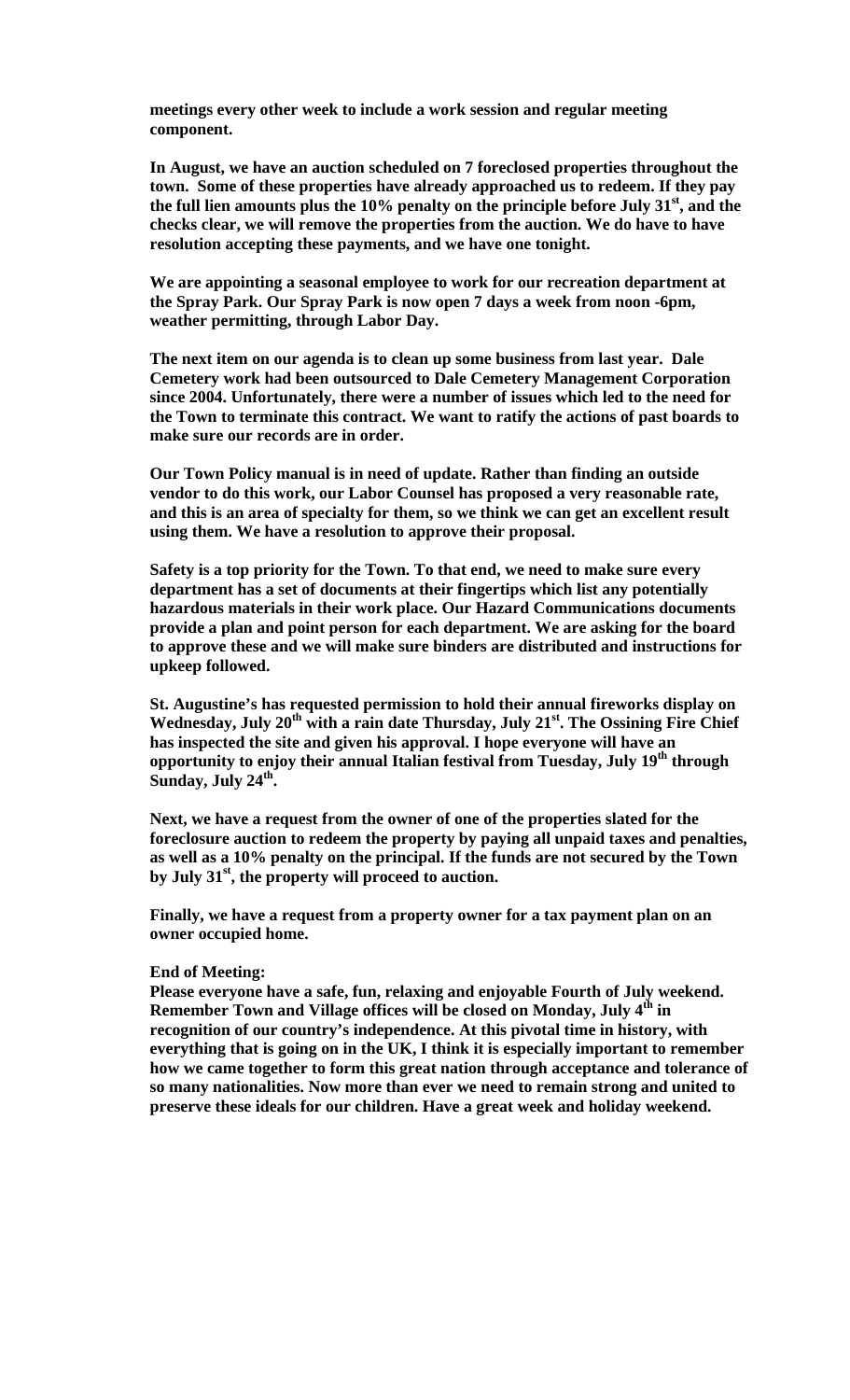### **IV. LIAISON REPORTS**

# **V. DEPARTMENTAL REPORTS**

#### **VI. PUBLIC COMMENT ON AGENDA ITEMS**

#### **VII. BOARD RESOLUTIONS**

# **A. Approval of Minutes**

**Councilmember Jeffrey moved and it was seconded by Councilmember Wilcher that the following be approved:** 

**Resolved, that the Town Board of the Town of Ossining hereby approves the June 14, 2016, Minutes of the Regular Meeting as presented.** 

**Motion Carried: Unanimously** 

#### **B. Approval of Voucher Detail Report**

**Councilmember Wilcher moved and it was seconded by Councilmember Feldman that the following be approved:** 

**Resolved, that the Town Board of the Town of Ossining hereby approves the Voucher Detail Report dated June 28, 2016 in the amount of \$ 507,067.36.** 

**Motion Carried: Unanimously** 

#### **C. Finance: Budget Modifications**

**Councilmember Wilcher moved and it was seconded by Councilmember Jeffrey that the following be approved:** 

| <b>TRANSFER TO G/L ACCOUNT</b>                                  | <b>AMOUNT</b> | <b>AMOUNT</b> | <b>TRANSFER FROM G/L</b><br><b>ACCOUNT</b> |
|-----------------------------------------------------------------|---------------|---------------|--------------------------------------------|
| <b>SUPERVISOR</b>                                               |               |               |                                            |
| 010.1220.0110 Part Time                                         |               |               | 010.1220.0101 Pers. Service                |
|                                                                 | 14787.00      | 14787.00      | Regular                                    |
| 010.1220.0405 Conference                                        | 814.00        | 814.00        | 010.1990.0400 Contingency                  |
| <b>TAX COLLECTION</b>                                           |               |               |                                            |
| 010.1330.0110 Part Time                                         | 352.00        | 352.00        | 010.1330.0109 Sick Incentive               |
| <b>TOWN CLERK</b>                                               |               |               |                                            |
| 010.1410.0105 Overtime                                          | 1053.00       |               |                                            |
| 010.1410.0402 Printing                                          | 215.00        |               |                                            |
| 010.1410.0419 Maint/ Repair                                     | 3903.00       | 5171.00       | 010.1410.0110 Part Time                    |
| <b>TOWN ATTORNEY</b>                                            |               |               |                                            |
|                                                                 |               |               | 010.1420.0101 Pers Service                 |
| 010.1420.0426 Special Counsel<br>010.1420.0494 Property Auction | 61750.00      | 61750.00      | Regular                                    |
| Exp.                                                            | 150.00        | 150.00        | 010.1420.0405 Conference                   |
| <b>UNALLOCATED INSURANCE</b>                                    |               |               |                                            |
| 010.1910.0465 GASB 45 Services                                  | 1950.00       |               |                                            |
| 010.1910.0467 Liability                                         | 275.00        | 2225.00       | 010.1910.0468 Auto                         |
| <b>OTHER GENERAL GOVERNMENT</b>                                 |               |               |                                            |
| 010.1989.0400 Contractual                                       | 15391.00      | 15391.00      | 010.1990.0400 Contingency                  |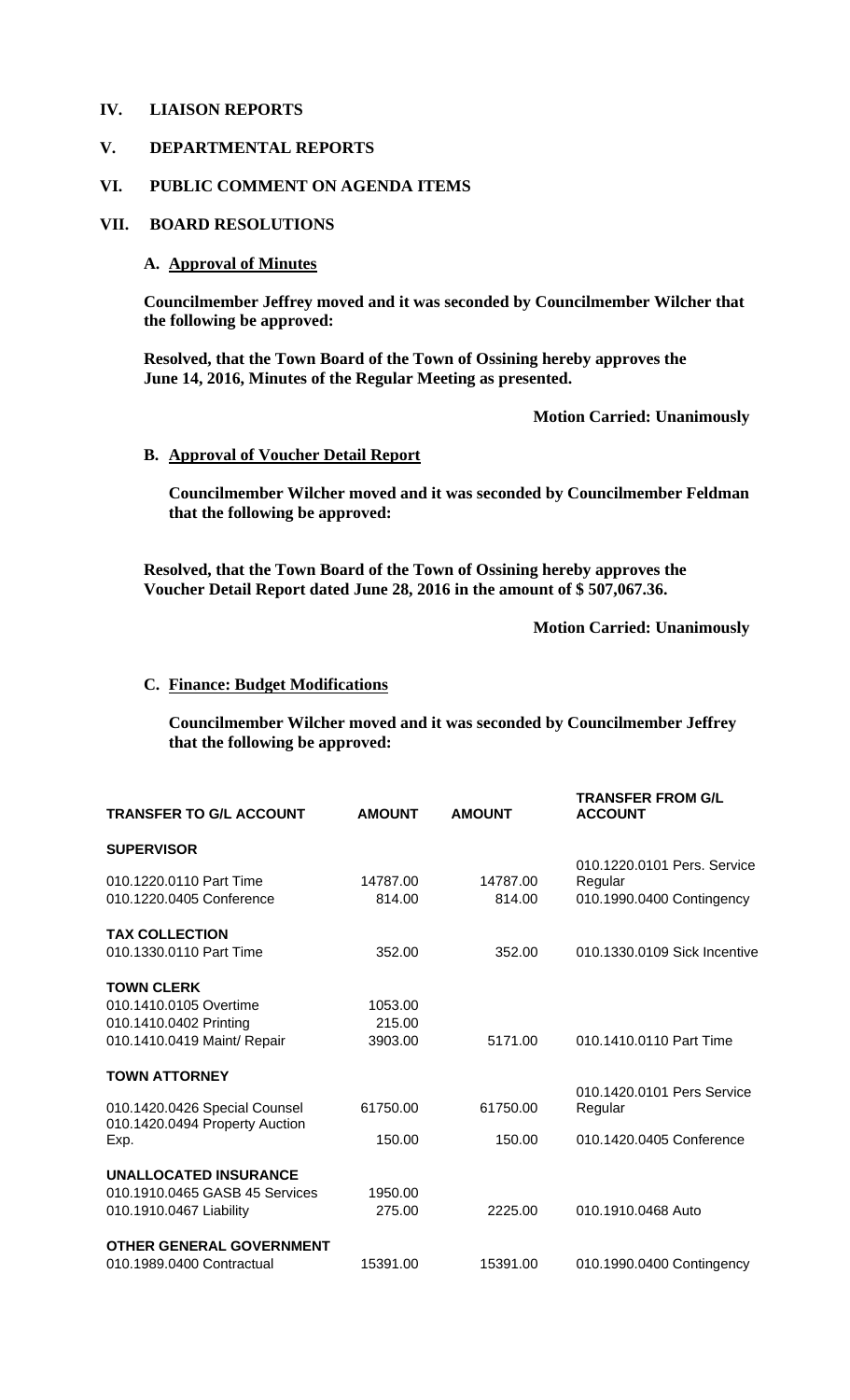| <b>TRANSPORTATION SUPPORT</b>                                                                         |                     |                             |                                            |               |                                                         |
|-------------------------------------------------------------------------------------------------------|---------------------|-----------------------------|--------------------------------------------|---------------|---------------------------------------------------------|
| <b>SERVICE</b><br>010.6772.0105 Overtime<br>010.6772.0402 Printing<br>010.6772.0437 Professional Fees |                     | 110.00<br>18.00<br>1396.00  | 128.00<br>1396.00                          |               | 010.6772.0429 Call A Cab<br>010.6772.0110 Part Time     |
| <b>PARKS</b>                                                                                          |                     |                             |                                            |               |                                                         |
| 010.7110.0419 Maint/ Repair<br>010.7110.0441 Paper Cleaning                                           |                     | 29000.00                    | 29000.00                                   |               | 010.0010.2680 Insurance<br>Recoveries                   |
| <b>Supplies</b>                                                                                       |                     | 214.00                      | 214.00                                     |               | 010.7110.0109 Sick Incentive                            |
| <b>TRANSFER TO G/L ACCOUNT</b>                                                                        | <b>TOTALS</b>       | 131378.00<br><b>AMOUNT</b>  | 131378.00<br><b>AMOUNT</b>                 |               | <b>TRANSFER FRM G/L ACCNT</b>                           |
|                                                                                                       | <b>SUPERVISOR</b>   |                             |                                            |               | 020.1220.0101 Pers Service                              |
| 020.1220.0110 Part Time                                                                               |                     | 7963.00                     | 7963.00                                    | Reg           |                                                         |
| <b>TOWN ATTORNEY</b>                                                                                  |                     |                             |                                            |               | 020.1420.0101 Pers Service                              |
| 020.1420.0426 Special Counsel                                                                         |                     | 33250.00                    | 33250.00                                   | Reg           |                                                         |
| <b>OTHER GENERAL GOVERNMENT</b><br>020.1989.0413 Consultant/                                          | <b>Contractual</b>  | 2522.00                     | 2522.00                                    |               | 020.1990.0400 Contingency                               |
| 020.8010.0466 Legal Notices                                                                           | <b>ZONING</b>       | 146.00                      | 146.00                                     |               | 020.1990.0400 Contingency                               |
| 020.8020.0201 Equipment<br>020.8020.0436 Postage<br>020.8020.0436 Postage                             | <b>PLANNING</b>     | 46.00<br>8.00<br>99.00      | 153.00                                     |               | 020.1990.0400 Contingency                               |
|                                                                                                       |                     |                             |                                            |               |                                                         |
| <b>TRANSFER TO G/L</b><br><b>ACCOUNT</b>                                                              | <b>TOTALS</b><br>ΙO | 44034.00<br><b>ACCOUNT:</b> | 44034.00<br><b>FROM</b><br><b>ACCOUNT:</b> |               | <b>TRANSFER FRM G/L ACCNT</b>                           |
| <b>INDEPENDENT AUDIT</b><br>031.1320.0438 Ind. Audit<br>Services                                      |                     | 525.00                      | 525.00                                     | Regular       | 031.5110.0101 Pers. Services                            |
| <b>UNALLOCATED INSURANCE</b>                                                                          |                     |                             |                                            |               |                                                         |
| 031.1910.0465 GASB 45<br>031.1910.0468 Auto Insurance                                                 |                     | 304.00<br>1987.00           | 105.00<br>2186.00                          | Regular       | 031.5110.0101 Pers. Services<br>031.1910.0467 Liability |
| <b>MACHINERY</b><br>031.5130.0201 Equipment                                                           |                     | 29800.00                    | 29800.00                                   |               | 031.0031.4795 Fund Balance                              |
|                                                                                                       | <b>TOTALS</b>       | 32616.00                    | 32616.00                                   |               |                                                         |
| <b>TRANSFER TO G/L</b><br><b>ACCOUNT</b>                                                              |                     | <b>AMOUNT</b>               | <b>AMOUNT</b>                              |               | <b>TRANSFER FROM G/L</b><br><b>ACCOUNT</b>              |
| <b>CEMETERIES</b><br>032.8810.0203 Car                                                                |                     | 807.00                      |                                            |               |                                                         |
| 032.8810.0419 Maint/ Repair                                                                           |                     | 7332.00                     | 8139.00                                    | Capital       | 032.8810.0442 Improvements/                             |
| 032.9010.0815 Unemployment<br>Ins.                                                                    |                     | 2132.00                     | 2132.00                                    |               | 032.8810.0410 Supplies                                  |
| <b>TRANSFER TO G/L ACCOUNT</b>                                                                        | <b>TOTAL</b>        | 10271.00<br><b>AMOUNT</b>   | 10271.00                                   | <b>AMOUNT</b> | <b>TRANSFER FRM G/L ACCNT</b>                           |
| <b>CONSOLIDATED SEWER DST</b><br>045.1320.0438 Audit                                                  |                     |                             | 150.00                                     | 150.00        | 045.8120.0406 Telephone                                 |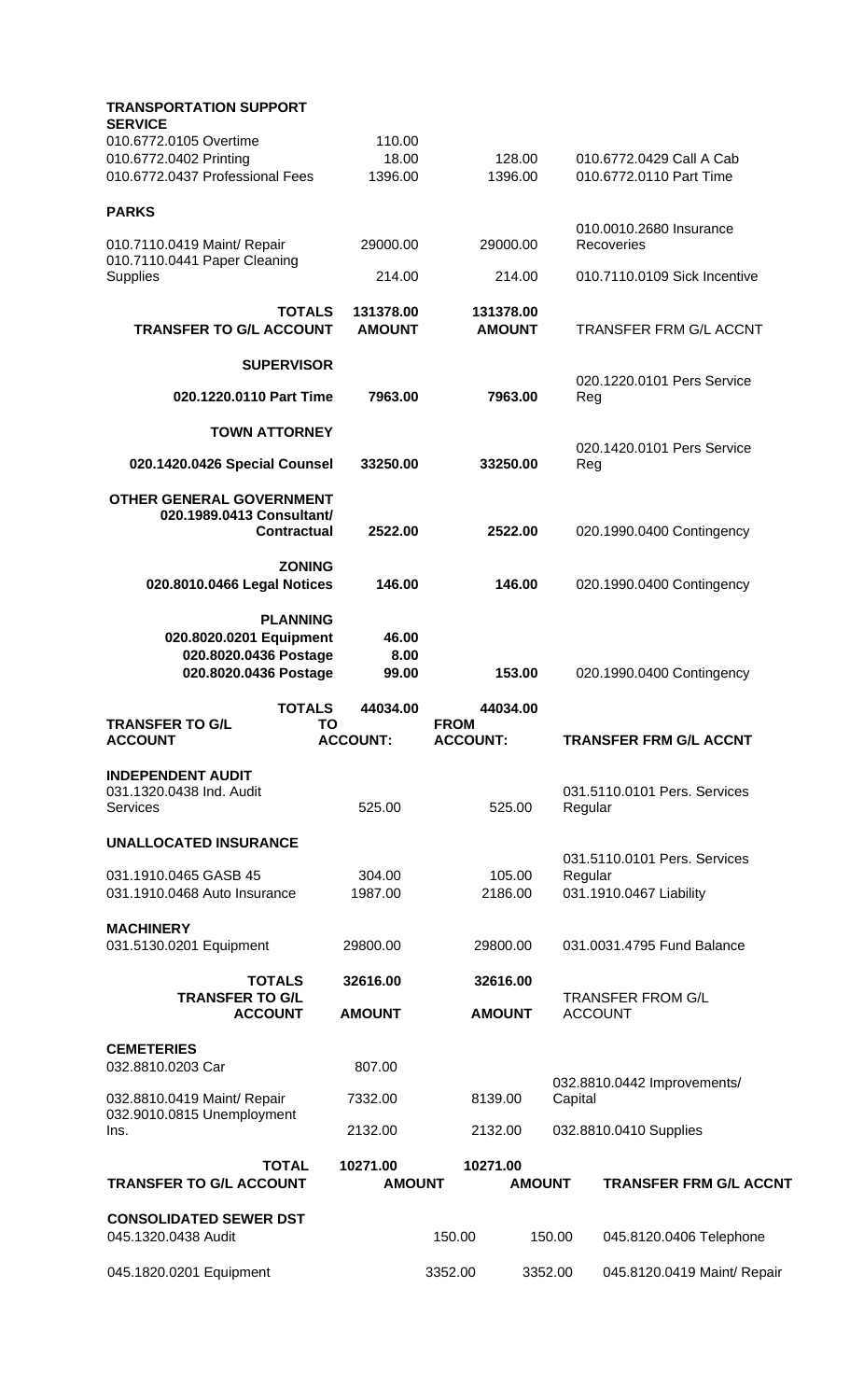|                                               | <b>TOTAL</b> | 3502.00       | 3502.00       |                                               |
|-----------------------------------------------|--------------|---------------|---------------|-----------------------------------------------|
| <b>TRANSFER TO G/L ACCOUNT</b>                |              | <b>AMOUNT</b> | <b>AMOUNT</b> | <b>TRANSFER FRM G/L ACCNT</b>                 |
| <b>AMBULANCE</b><br>066.4540.0475 Contractual |              | 126290.18     | 126290.18     | 066.0066.2351 Reimb for Ambula<br><b>Sycs</b> |
|                                               | <b>TOTAL</b> | 126290.18     | 126290.18     |                                               |

**Motion Carried: Unanimously** 

**D.** 

# **TAX CERTIORARI**

**Regatell Realty LLC, vs. Town of Ossining** 

**Councilmember Wilcher moved and it was seconded by Councilmember Feldman that the following be approved:** 

**WHEREAS, proceedings pursuant to Article 7 of the Real Property Tax Law of the State of New York were instituted by Regatell Realty LLC against The Town of Ossining, to review the tax assessments made on Petitioner's property located at 525 North State Road, Town of Ossining, and designated on the tax assessment map of The Town of Ossining as Section 90.19-2-6 for Tax Assessment Years 2011- 2015, which proceedings are now pending in the Supreme Court of the State of New York, County of Westchester, under Index No. 14392/11; 65476/12; 65394/13; 65389/14 and 65637/15; and** 

**WHEREAS, the above Petitioner has agreed to a compromise and settlement of such proceedings, subject to the approval of the Town Board, correcting and reducing the assessed valuation of its real property and improvements, as follows:** 

**Regatell Realty LLC 525 North State Road, Ossining, N.Y. Section 90.19, Block 2, Lot 6 Assessment Year Tax ID No. Value 2011 90.19-2-6 \$146,190 \$7,309 \$138,881 20.19-2-6 2013 90.19-2-6 \$146,190 \$7,309 \$138,881 2014 90.19-2-6 \$146,190 \$7,309 \$138,881 2015 90.19-2-6 \$146,190 \$7,309 \$138,881**

**Section 97.15, Block 3, Lot 1** 

**WHEREAS, any and all refunds necessitated by said settlement will be made without interest; and** 

**WHEREAS, the Town Board, upon the recommendation of the Assessor, concurred by Special Counsel for the Town, finds the proposed settlement appropriate and in the best interest of the Town of Ossining; now therefore it is** 

**RESOLVED, that settlement of the proceedings, on the terms set forth herein, is hereby accepted and approved, subject to the approval of the Supreme Court, Westchester County, wherein such proceedings are pending; and it is further** 

**RESOLVED, that Special Counsel is hereby authorized and directed to procure and execute any documents necessary to effectuate such settlement; and it is further** 

**RESOLVED, subject to the approval of the Supreme Court, Westchester County, that the Assessor is authorized and directed to make the changes and corrections to the individual unit assessment on the tax assessment roll of the Town of Ossining, which will be ordered**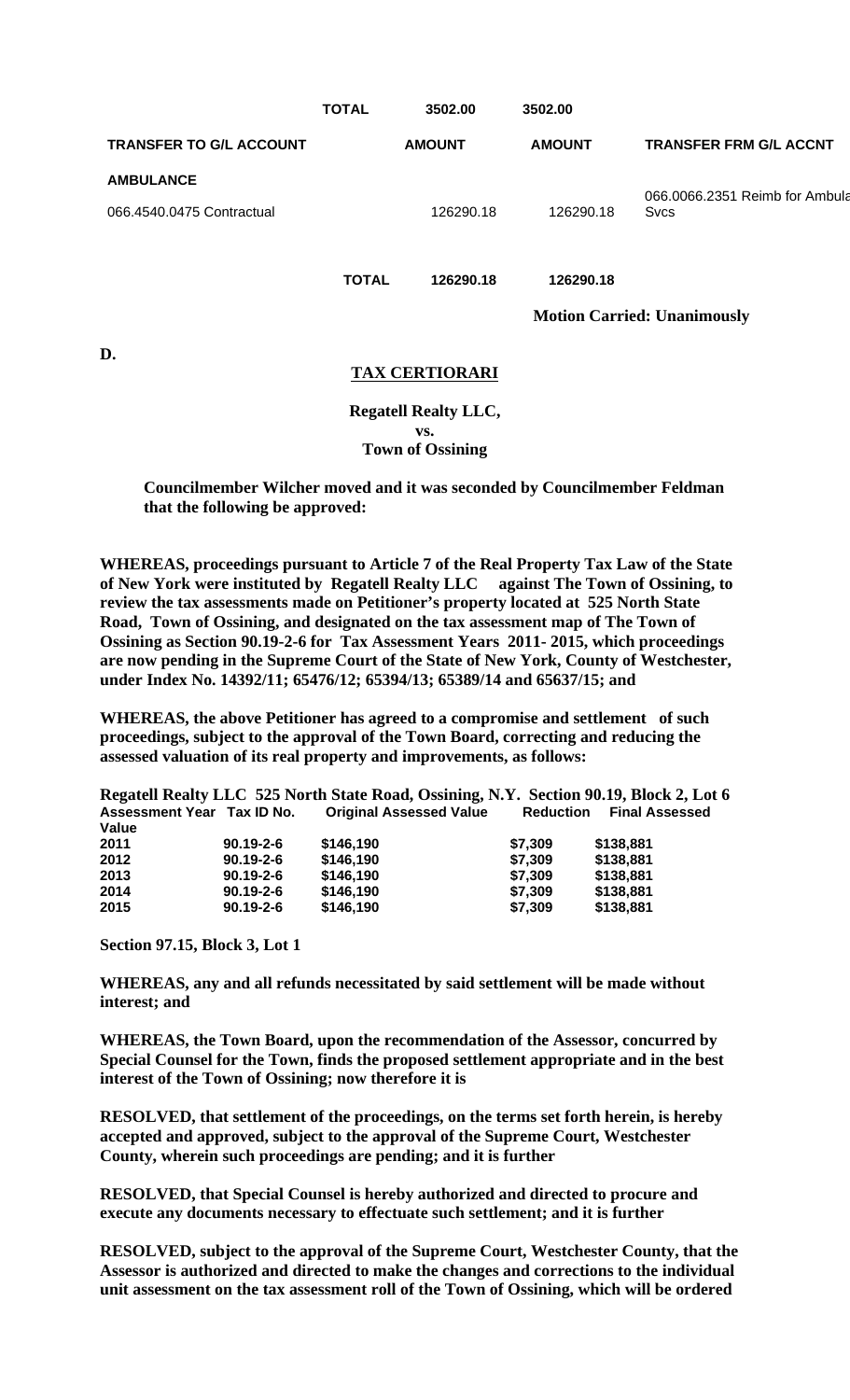**pursuant to the Consent Judgment to be entered in accordance with the terms of this settlement, and the Receiver of Taxes is authorized and directed to process and pay the refund of Town of Ossining taxes estimated to be \$ 5,634.82, which will be ordered pursuant to said Consent Judgment.** 

**Motion Carried: Unanimously** 

**E.** 

# **TAX CERTIORARI**

### **Orchid Condominium vs. Town of Ossining**

**Councilmember Wilcher moved and it was seconded by Councilmember Feldman that the following be approved:** 

**WHEREAS, proceedings pursuant to Article 7 of the Real Property Tax Law of the State of New York were instituted by Orchid Condominium against The Town of Ossining, to review the tax assessments made on Petitioner's property located at 73,75,and 77 Spring Street, , Town of Ossining, and designated on the tax assessment map of The Town of Ossining as Section 97.07, Block 3, Lots 70.0001 through 70.0028, for Tax Assessment Years 2013 through 2015, which proceedings are now pending in the Supreme Court of the State of New York, County of Westchester, under Index No. 64242/13; 65346/14 and 65545/15; and** 

**WHEREAS, the above Petitioner has agreed to a compromise and settlement of such proceedings, subject to the approval of the Town Board, correcting and reducing the assessed valuation of its real property and improvements, as follows:** 

**Orchid Condominium 73, 75, 77 Spring Street, Ossining, N.Y. Section 97.07, Block 3, Lots 70.0001 through 70.0028** 

| Assessment Year Tax ID No.<br>Value |            | <b>Original Assessed Value</b> | <b>Reduction</b> | <b>Final Assessed</b> |
|-------------------------------------|------------|--------------------------------|------------------|-----------------------|
| 2013                                | 97.07-3-70 | \$296,900                      | \$35,860         | \$261,040             |
| 2014                                | 97.07-3-70 | \$296,900                      | \$44,040         | \$252.860             |
| 2015                                | 97.07-3-70 | \$296,900                      | \$51,125         | \$245,775             |

**WHEREAS, any and all refunds necessitated by said settlement will be made without interest; and** 

**WHEREAS, the Town Board, upon the recommendation of the Assessor, concurred by Special Counsel for the Town, finds the proposed settlement appropriate and in the best interest of the Town of Ossining; now therefore it is** 

**RESOLVED, that settlement of the proceedings, on the terms set forth herein, is hereby accepted and approved, subject to the approval of the Supreme Court, Westchester County, wherein such proceedings are pending; and it is further** 

**RESOLVED, that Special Counsel is hereby authorized and directed to procure and execute any documents necessary to effectuate such settlement; and it is further** 

**RESOLVED, subject to the approval of the Supreme Court, Westchester County, that the Assessor is authorized and directed to make the changes and corrections to the individual unit assessment on the tax assessment roll of the Town of Ossining, which will be ordered pursuant to the Consent Judgment to be entered in accordance with the terms of this settlement, and the Receiver of Taxes is authorized and directed to process and pay the refund of Town of Ossining taxes estimated to be \$572.74, which will be ordered pursuant to said Consent Judgment.** 

**Motion Carried: Unanimously**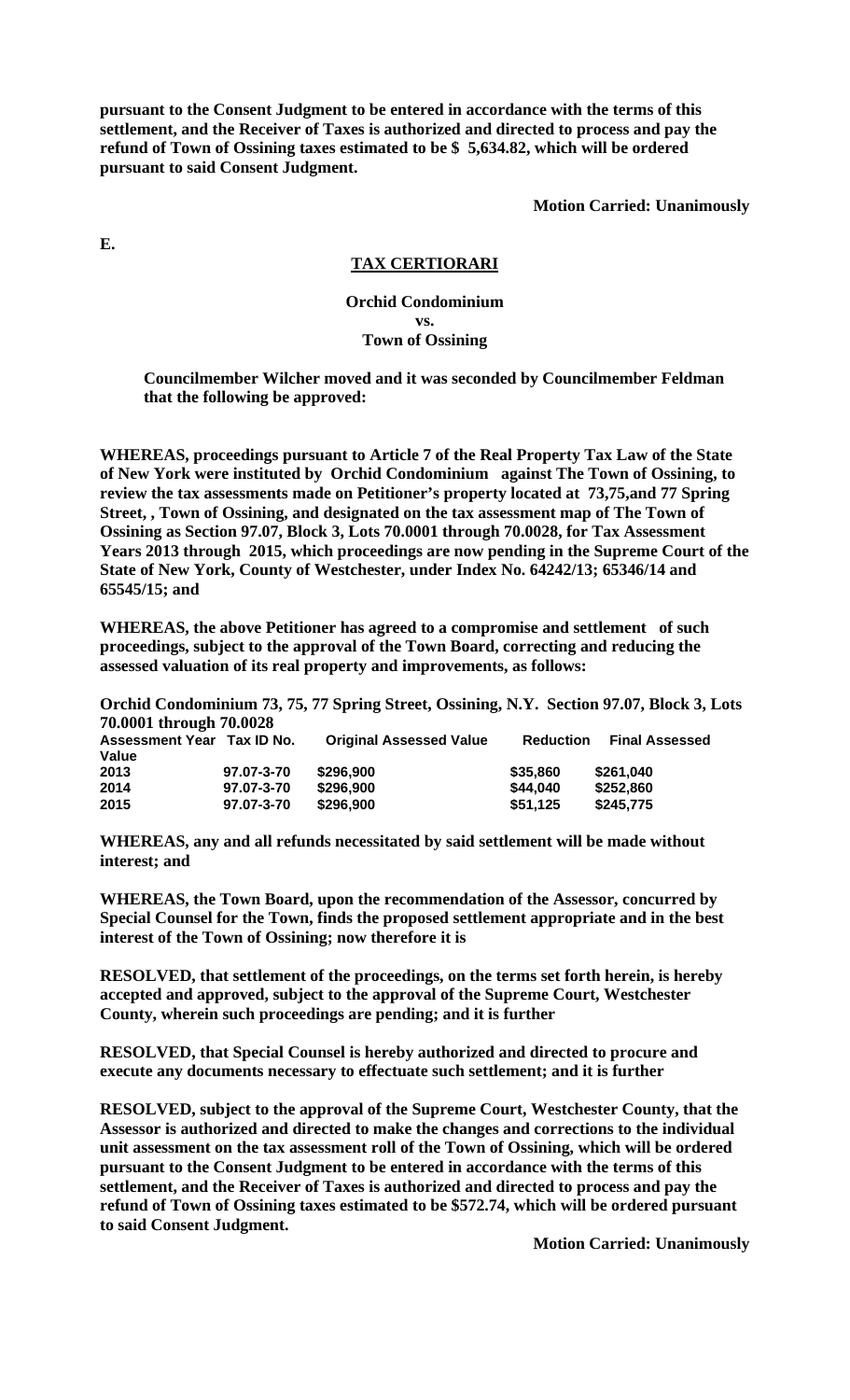# **TAX CERTIORARI**

### **Cedar Manor Realty LLC,**

**vs.** 

#### **Town of Ossining**

**Councilmember Jeffrey moved and it was seconded by Councilmember Feldman that the following be approved:** 

**WHEREAS, proceedings pursuant to Article 7 of the Real Property Tax Law of the State of New York were instituted by Cedar Manor Realty LLC against The Town of Ossining, to review the tax assessments made on Petitioner's property located at 323 Cedar Lane, Town of Ossining, and designated on the tax assessment map of The Town of Ossining as Section 89.07-3-69 for Tax Assessment Years 2009 - 2015, which proceedings are now pending in the Supreme Court of the State of New York, County of Westchester, under Index Nos. 23421/09; 25021/10; 15036/11; 66825/12; 65650/13; 67258/14; and 67348/15; and** 

**WHEREAS, the above Petitioner has agreed to a compromise and settlement of such proceedings, subject to the approval of the Town Board, correcting and reducing the assessed valuation of its real property and improvements, as follows:** 

|                            |            | Cedar Manor Realty LLC 32 Cedar Lane, Ossining, N.Y. Section 89.07, Block 3, Lot 69 |                  |                       |
|----------------------------|------------|-------------------------------------------------------------------------------------|------------------|-----------------------|
| Assessment Year Tax ID No. |            | <b>Original Assessed Value</b>                                                      | <b>Reduction</b> | <b>Final Assessed</b> |
| Value                      |            |                                                                                     |                  |                       |
| 2009                       | 89.07-3-69 | \$336,400                                                                           | \$94,480         | \$241,920             |
| 2010                       | 89.07-3-69 | \$336,400                                                                           | \$70,910         | \$265,490             |
| 2011                       | 89.07-3-69 | \$336,400                                                                           | \$55,600         | \$280,800             |
| 2012                       | 89.07-3-69 | \$336,400                                                                           | \$43,600         | \$292,800             |
| 2013                       | 89.07-3-69 | \$336,400                                                                           | \$34,480         | \$301,920             |
| 2014                       | 89.07-3-69 | \$336,400                                                                           | \$44,850         | \$291,550             |
| 2015                       | 89.07-3-69 | \$336,400                                                                           | \$59,550         | \$276,850             |

**WHEREAS, any and all refunds necessitated by said settlement will be made without interest; and** 

**WHEREAS, the Town Board, upon the recommendation of the Assessor, concurred by Special Counsel for the Town, finds the proposed settlement appropriate and in the best interest of the Town of Ossining; now therefore it is** 

**RESOLVED, that settlement of the proceedings, on the terms set forth herein, is hereby accepted and approved, subject to the approval of the Supreme Court, Westchester County, wherein such proceedings are pending; and it is further** 

**RESOLVED, that Special Counsel is hereby authorized and directed to procure and execute any documents necessary to effectuate such settlement; and it is further** 

**RESOLVED, subject to the approval of the Supreme Court, Westchester County, that the Assessor is authorized and directed to make the changes and corrections to the individual unit assessment on the tax assessment roll of the Town of Ossining, which will be ordered pursuant to the Consent Judgment to be entered in accordance with the terms of this settlement, and the Receiver of Taxes is authorized and directed to process and pay the refund of Town of Ossining taxes estimated to be \$ 4,298.97, which will be ordered pursuant to said Consent Judgment.** 

**Motion Carried: Unanimously** 

**TAX CERTIORARI**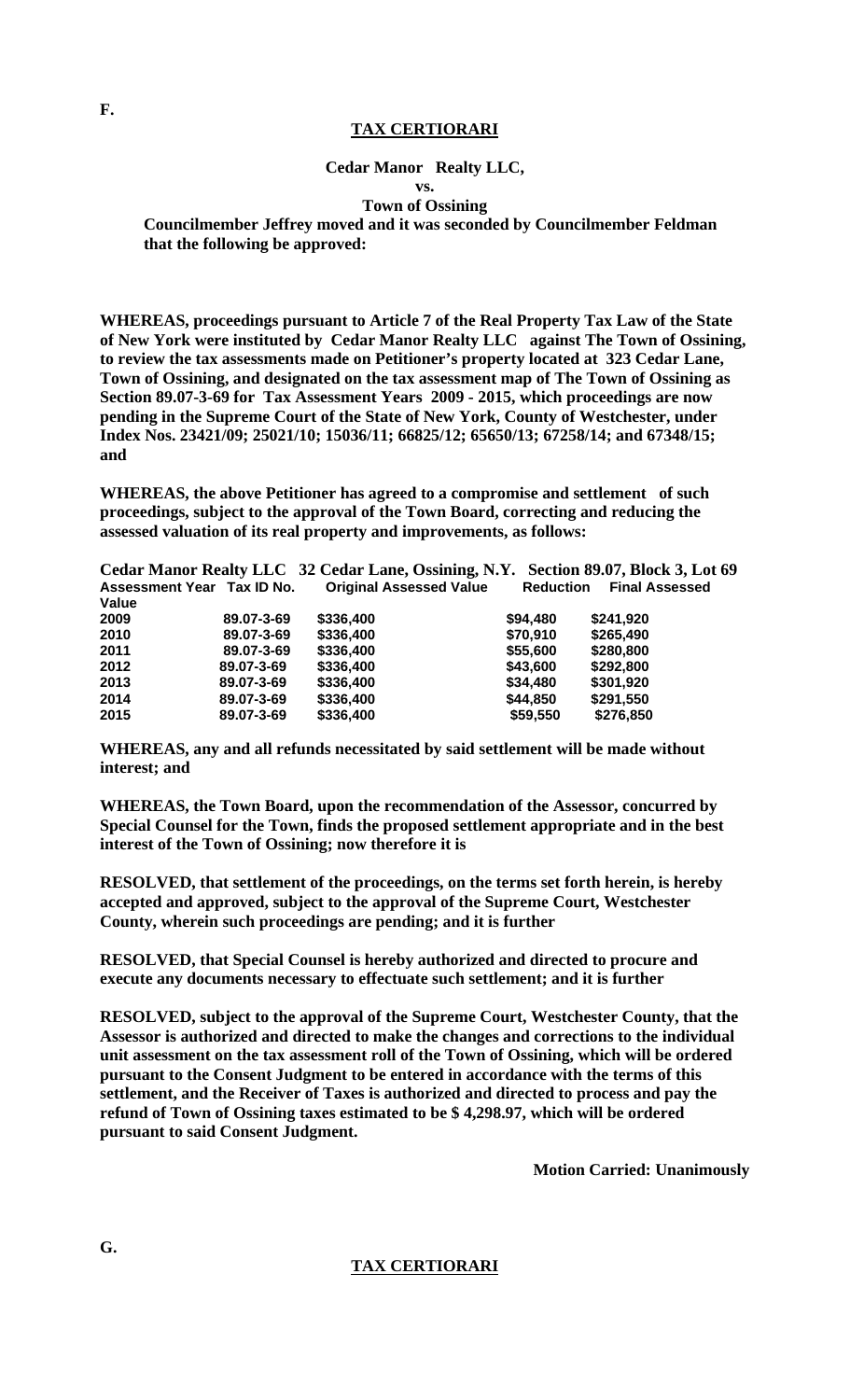**Urstadt Biddle Properties Inc. vs. Town of Ossining** 

**Councilmember Jeffrey moved and it was seconded by Councilmember D'Attore that the following be approved:** 

**WHEREAS, proceedings pursuant to Article 7 of the Real Property Tax Law of the State of New York were instituted by Urstadt Biddle Properties Inc. against The Town of Ossining, to review the tax assessments made on Petitioner's property located at 1844 Pleasantville Road, Town of Ossining, and designated on the tax assessment map of The Town of Ossining as Section 90.17-1-6 for Tax Assessment Years 2011-2013, and to review the tax assessments made on Petitioner's property located at Pleasantville Road , Town of Ossining, and designated on the tax assessment map of The Town of Ossining as Section 90.17-1-5 for Tax Assessment Year 2012, which proceedings are now pending in the Supreme Court of the State of New York, County of Westchester, under Index Nos. 15044/11; 66844/12; and 65639/13; and** 

**WHEREAS, the above Petitioner has agreed to a compromise and settlement of such proceedings, subject to the approval of the Town Board, correcting and reducing the assessed valuation of its real property and improvements, as follows:** 

|                                   |                 | Urstadt Biddle Properties Inc. 1844 Pleasantville Road, Ossining, N.Y. Section 90.17-1-6 |                  |                             |
|-----------------------------------|-----------------|------------------------------------------------------------------------------------------|------------------|-----------------------------|
| Assessment Year Tax ID No.        |                 | <b>Original Assessed Value</b>                                                           | <b>Reduction</b> | <b>Final Assessed</b>       |
| Value                             |                 |                                                                                          |                  |                             |
| 2011                              | $90.17 - 1 - 6$ | \$57.100                                                                                 | \$16,150         | \$40,950                    |
| 2012                              | $90.17 - 1 - 6$ | \$57,100                                                                                 | \$20,500         | \$36,600                    |
| 2013                              | $90.17 - 1 - 6$ | \$57,100                                                                                 | \$19,630         | \$37,740                    |
|                                   |                 | Urstadt Biddle Properties Inc. Pleasantville Road, Ossining, N.Y.                        |                  | <b>Section 90.17-1-5</b>    |
| <b>Assessment Year Tax ID No.</b> |                 | <b>Original Assessed Value</b>                                                           | <b>Reduction</b> | <b>Final Assessed Value</b> |

**WHEREAS, any and all refunds necessitated by said settlement will be made without interest; and** 

**2012 90.17-1-5 \$215,830 \$0 \$215,830** 

**WHEREAS, the Town Board, upon the recommendation of the Assessor, concurred by the Special Counsel for the Town, finds the proposed settlement appropriate and in the best interest of the Town of Ossining; now therefore it is** 

**RESOLVED, that settlement of the proceedings, on the terms set forth herein, is hereby accepted and approved, subject to the approval of the Supreme Court, Westchester County, wherein such proceedings are pending; and it is further** 

**RESOLVED, that Special Counsel is hereby authorized and directed to procure and execute any documents necessary to effectuate such settlement; and it is further** 

**RESOLVED, subject to the approval of the Supreme Court, Westchester County, that the Assessor is authorized and directed to make the changes and corrections to the individual unit assessment on the tax assessment roll of the Town of Ossining, which will be ordered pursuant to the Consent Judgment to be entered in accordance with the terms of this settlement, and the Receiver of Taxes is authorized and directed to process and pay the refund of Town of Ossining taxes estimated to be \$ 650.60, which will be ordered pursuant to said Consent Judgment.** 

**Motion Carried: Unanimously**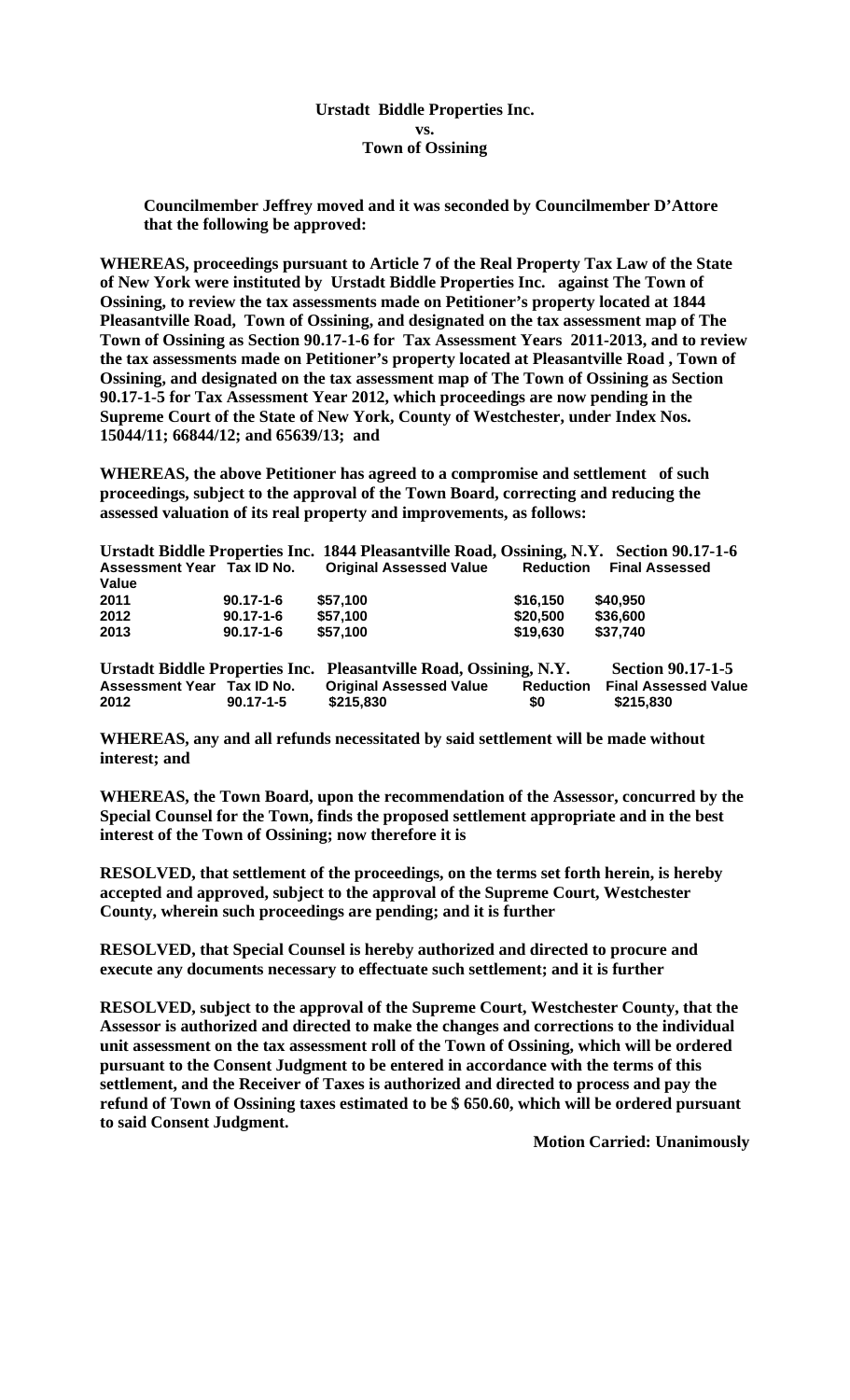# **H. TAX CERTIORARI**

#### **William J. Vescio and Sara A. Vescio**

 **vs. Town of Ossining** 

**Councilmember Jeffrey moved and it was seconded by Councilmember Wilcher that the following be approved:** 

**WHEREAS, proceedings pursuant to Article 7 of the Real Property Tax Law of the State of New York were instituted by William J. Vescio and Sara A. Vescio against The Town of Ossining, to review the tax assessments made on Petitioner's property located at 124 Old Briarcliff Road and 130 Old Briarcliff Road, Town of Ossining, and designated on the tax assessment map of The Town of Ossining as Section 98.09, Block 1, Lot 3.1 and Section 98.09, Block 1, Lot 3.2 for Tax Assessment Year 2015, which proceedings are now pending in the Supreme Court of the State of New York, County of Westchester, under Index No. 67318/15 and 67319/15; and** 

**WHEREAS, the above Petitioner has agreed to a compromise and settlement of such proceedings, subject to the approval of the Town Board, correcting and reducing the assessed valuation of its real property and improvements, as follows:** 

**William J. Vescio and Sara A. Vescio 124 Old Briarcliff Road and 130 Old Briarcliff Road Ossining, N.Y. Section 98.09, Block 1, Lots 3.1, 3.2** 

| <b>Assessment Year Tax ID No.</b> |             | <b>Original Assessed Value</b> | <b>Reduction</b> | Final    |
|-----------------------------------|-------------|--------------------------------|------------------|----------|
| <b>Assessed Value</b>             |             |                                |                  |          |
| 2015                              | 98.09-1-3.1 | \$17.500                       | \$500            | \$17,000 |
| 2015                              | 98.09-1-3.2 | \$17.750                       | \$6,280          | \$11,470 |

**WHEREAS, any and all refunds necessitated by said settlement will be made without interest; and** 

**WHEREAS, the Town Board, upon the recommendation of the Assessor, concurred by the Town Attorney, finds the proposed settlement appropriate and in the best interest of the Town of Ossining; now therefore it is** 

**RESOLVED, that settlement of the proceedings, on the terms set forth herein, is hereby accepted and approved, subject to the approval of the Supreme Court, Westchester County, wherein such proceedings are pending; and it is further** 

**RESOLVED, that the Town Attorney is hereby authorized and directed to procure and execute any documents necessary to effectuate such settlement; and it is further** 

**RESOLVED, subject to the approval of the Supreme Court, Westchester County, that the Assessor is authorized and directed to make the changes and corrections to the individual unit assessment on the tax assessment roll of the Town of Ossining, which will be ordered pursuant to the Consent Judgment to be entered in accordance with the terms of this settlement, and the Receiver of Taxes is authorized and directed to process and pay the refund of Town of Ossining taxes estimated to be \$ 86.40, which will be ordered pursuant to said Consent Judgment.** 

**Motion Carried: Unanimously** 

# **I. Calling for a Public Hearing in the matter of the 2016 Cabaret License for Maya Riviera.**

**Councilmember Jeffrey moved and it was seconded by Councilmember Feldman that the following be approved:**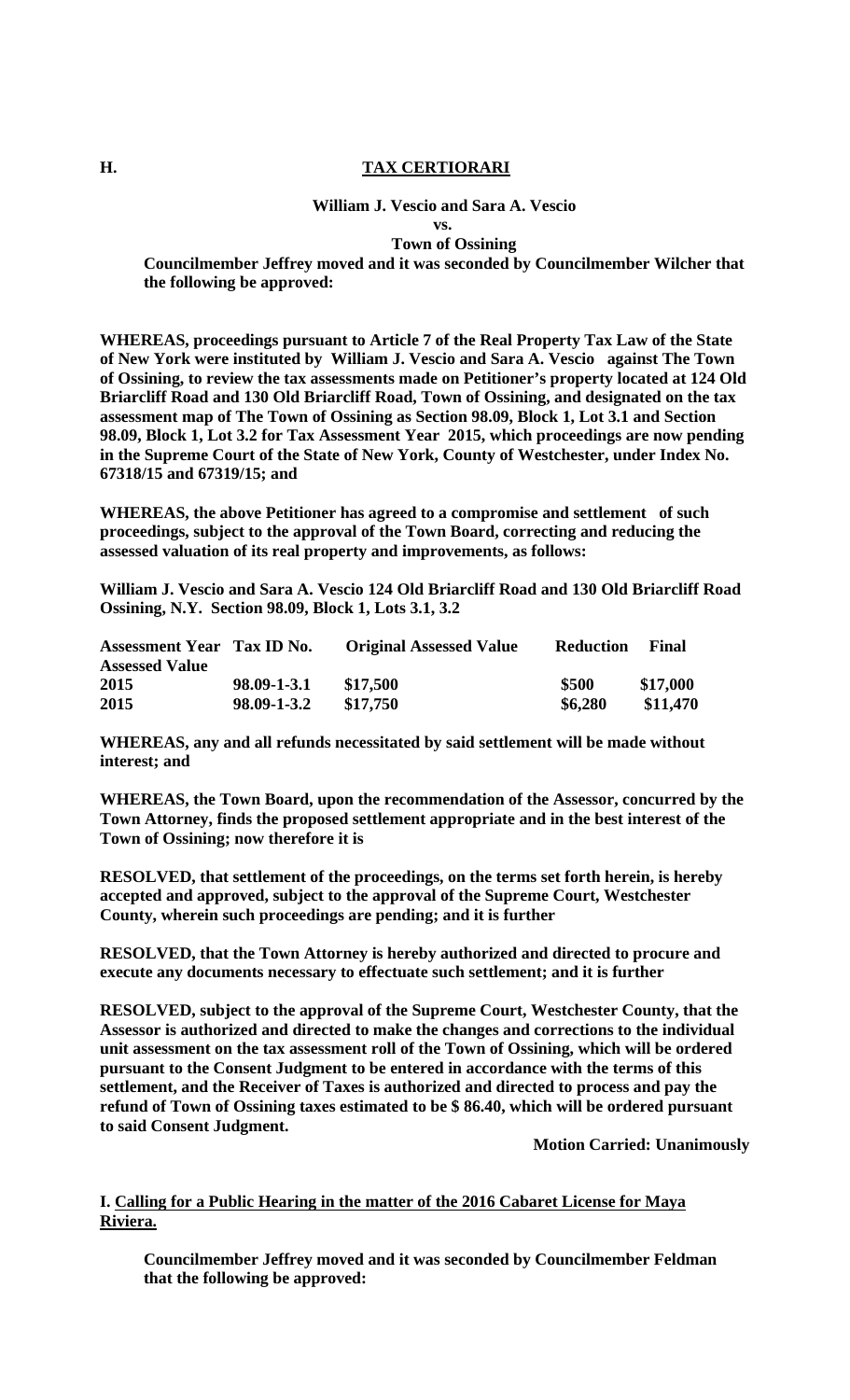**Resolved, that the Town Board of the Town of Ossining hereby calls for a Public Hearing to be held on Tuesday, July 12, 2016 at 7:30 p.m. in the Police/Court Facility, 86-88 Spring Street in Ossining, in the matter of the 2016 Cabaret License for Maya Riviera, 518 North State Road Briarcliff Manor, NY 10510.** 

**Motion Carried: Unanimously** 

# **J. Town Board- Change in Meeting Schedule for 2016**

**Councilmember Jeffrey moved and it was seconded by Councilmember Wilcher that the following be approved:** 

**Resolved, that the Town Board of the Town of Ossining hereby affirms that the Town Board's Meeting Schedule for Summer 2016 will be as follows:** 

**Tuesday, July 12th, 7:30PM, Birdsall/Fagan Police-Court Facility Tuesday, July 26th, 7:30PM, 16 Croton Avenue Tuesday, August 9th, 7:30PM, Birdsall/Fagan Police-Court Facility Tuesday, August 23rd, 7:30PM, Birdsall-Fagan Police-Court Facility** 

# **And,**

**Be it Further Resolved that the Town Board reserves the right to add meetings to this schedule if and when necessary, after providing sufficient notice to the public of said meetings.** 

**Motion Carried: Unanimously** 

# **K. Foreclosure- Public Auction**

**Councilmember Wilcher moved and it was seconded by Councilmember Feldman that the following be approved:** 

**Councilmember Jeffrey moved and it was seconded by Councilmember Feldman that the following be amended:** 

**Resolved, that the Town Board of the Town of Ossining hereby authorizes the following properties to be sold at a Public Auction on August 10th, 2016 pursuant to a judgment of foreclosure and sale has been entered into with New York State Supreme Court, Westchester County, New York.** 

- **1. House and Property at 8-04 Brooke Club Drive, Tax I.D. # 80.19-1-35.0804, Minimum Bid \$60,000**
- **2. House and Property at 35 Yale Avenue, Tax I.D. # 89.15-2-59, Minimum Bid- \$46,000**
- **3. House and Property at 18 Sarah Street, Tax I.D. # 89.15-4-50, Minimum Bid- \$31,000**
- **4. House and Property at 12 Ellis Place, Tax I.D. # 89.19-3-35, Minimum Bid- \$92,000**
- **5. House and Property at 27 Secor Road, Tax I.D. # 97.7-1-41, Minimum Bid- \$74,000**
- **6. Property at Hunter Street, Tax I.D. # 97.7-2-70, Minimum Bid- \$18,000**
- **7. House and Property at 25 Hawkes Avenue, Tax I.D. # 89.8-1-20, Minimum Bid- \$83,000**

**And be it further resolved, that the town reserved the right to withdraw any and all properties from the foreclosure auction if redeemed by July 31, 2016.** 

**Motion Carried: Unanimously**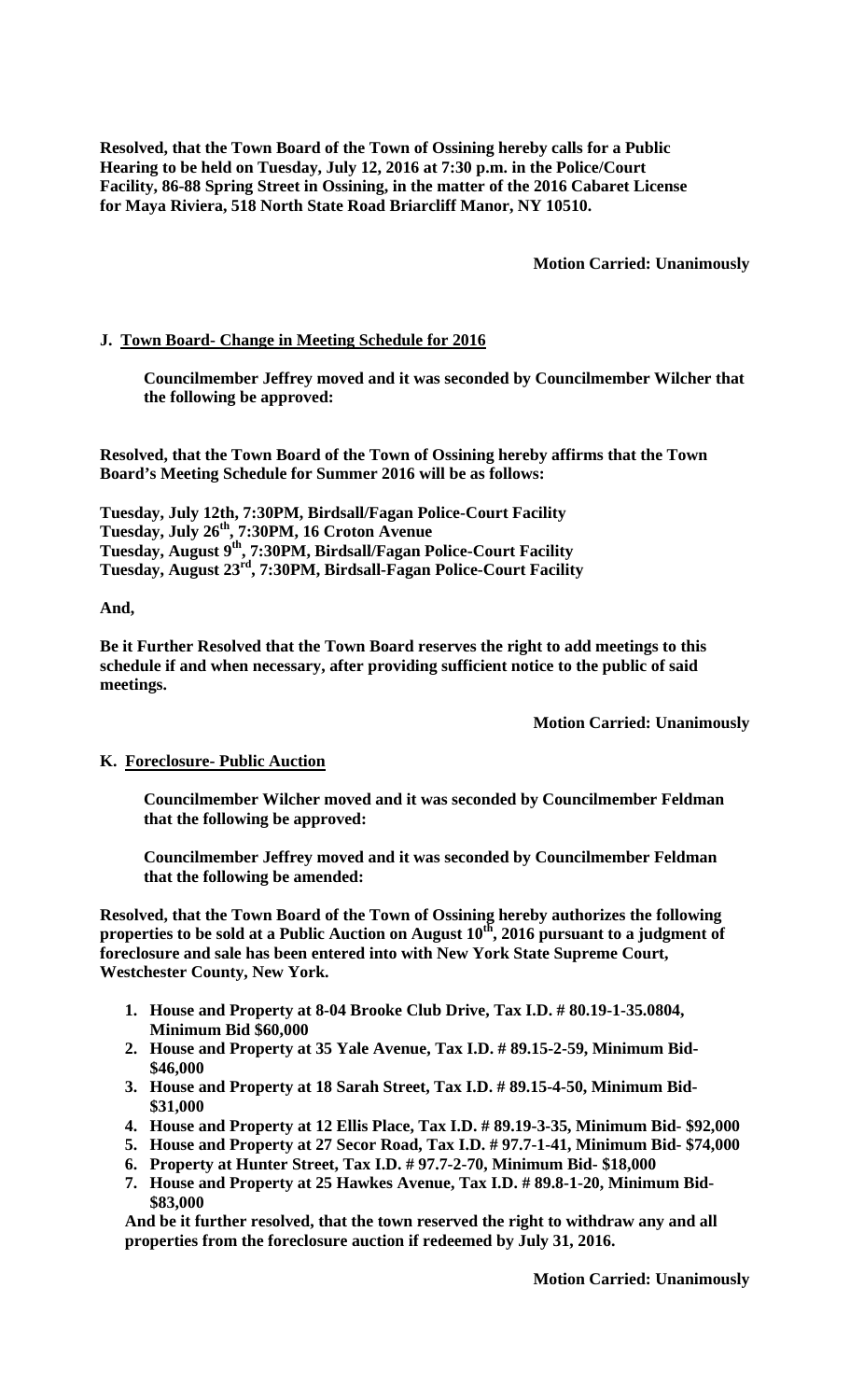# **L. Personnel: Parks Department, Seasonal Appointment**

**Councilmember Wilcher moved and it was seconded by Councilmember D'Attore that the following be approved:** 

**Resolved, that the Town Board of the Town of Ossining hereby appoints Savanna Castellano, Ossining, to the seasonal position of Recreation Attendant in the Town Parks**  Department effective June 29<sup>th</sup>, 2016 at a rate of \$9.25 per hour. **Motion Carried: Unanimously** 

**M. Resolution Reaffirming the Termination of the License Agreement for Operation of Dale Cemetery** 

**Councilmember D'Attore moved and it was seconded by Councilmember Wilcher that the following be approved:** 

**WHEREAS, in July 2014, then Supervisor Donnelly terminated the License Agreement with Dale Cemetery Management Corp ("DCMC"); and** 

**WHEREAS, in September 2015 the Town Board affirmed the actions of Supervisor Donnelly; and** 

**WHEREAS, certain individuals have contacted the current Town Board questioning the procedures followed in taking the prior action; and** 

**WHEREAS, the Town Board wishes to remove any question as to the adequacy of the actions terminating the License Agreement with DCMC;** 

**NOW THEREFORE BE IT RESOLVED: the Town Board hereby reaffirms the prior actions in terminating the License agreement between the Town of Ossining and DCMC dated the 12th of August 2004 and directs that notice of such termination be forwarded to the DCMC.** 

**Motion Carried: 4-0-1 Ayes: Wilcher, D'Attore, Jeffrey & Levenberg Abstain: Feldman** 

# **N. Revision of Town Policy Manual**

**Councilmember Wilcher moved and it was seconded by Councilmember Jeffrey that the following be approved:** 

**Resolved, that the Town Board of the Town of Ossining hereby accepts the proposal from Bond, Schoeneck & King to revise the Town's Employee Policy handbook, at a rate of**  \$2500, consistent with their letter to the Town dated June 10<sup>th</sup>, 2016.

**Motion Carried: Unanimously** 

### **O. Policy Adoption: Hazard Communications (HAZCOM)**

**Councilmember Feldman moved and it was seconded by Councilmember Wilcher that the following be approved:** 

 **Resolved, that the Town Board of the Town of Ossining hereby adopts the HAZCOM policy for the Town of Ossining, intended to satisfy OSHA's Hazard Communication**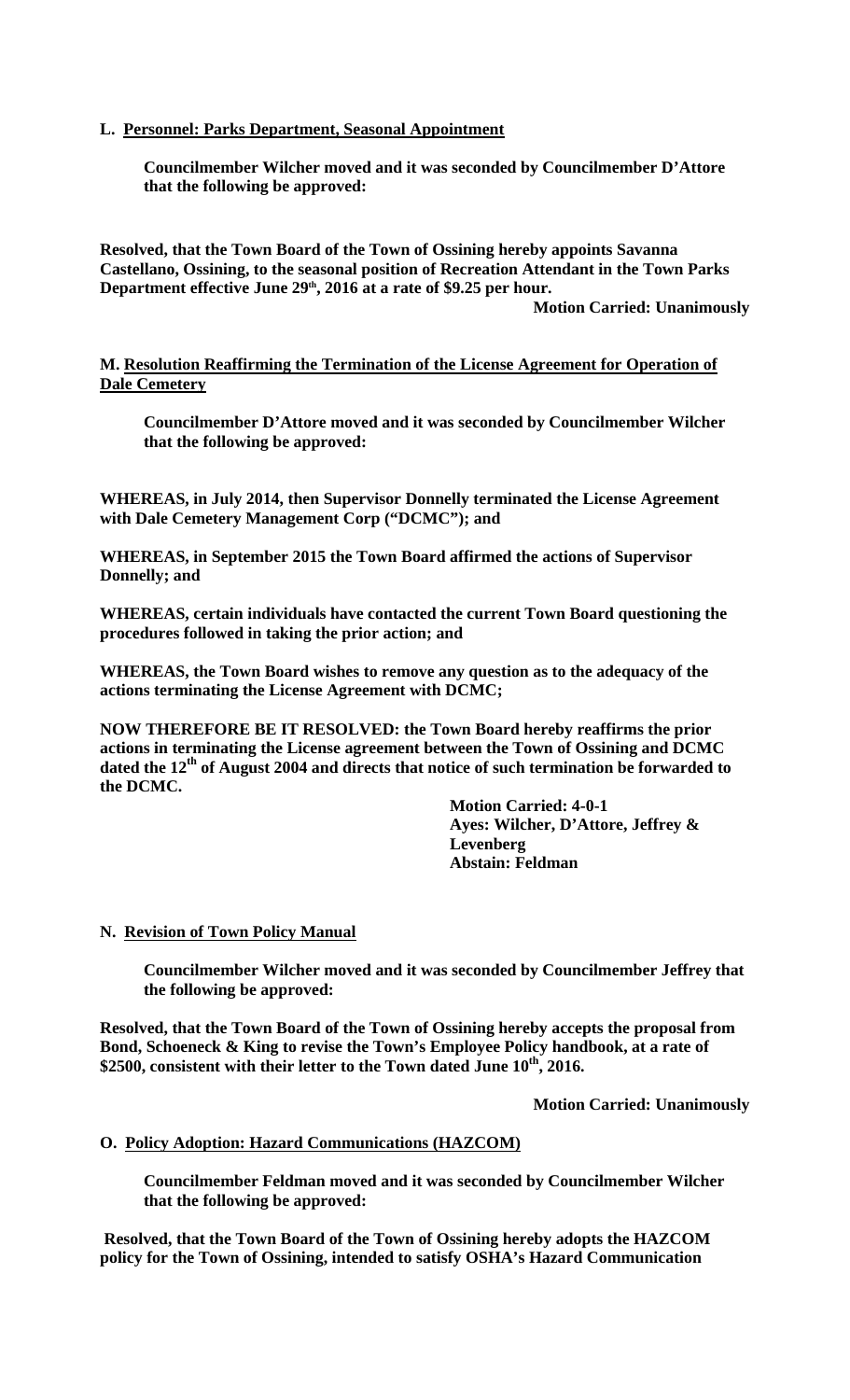**Standard 29 CFR 1910.1200 and inform employees about potential hazards in the workplace.** 

> **Motion Carried: 4-0-1 Ayes: Wilcher, D'Attore, Feldman & Levenberg Abstain: Jeffrey**

# **P. Firework's Approval – St. Augustine's Church**

**Councilmember Jeffrey moved and it was seconded by Councilmember Feldman that the following be approved:** 

**Whereas, the Church of St. Augustine, by letter dated June 27, 2016 has requested a permit from the Town of Ossining for a fireworks display to be held on the evenings of Wednesday, July 20, 2016 (rain date Thursday, July 21, 2016).** 

**Whereas, the Church has submitted the information required by Section 101-5 of the Code of the Town of Ossining and Section 405(2) of the Penal Law of the State of New York; and** 

**Whereas, the bond/insurance coverage submitted by the Church has been found by the Town Counsel to comply with the requirements of Section 101-6 of the Ossining Code and Section 405 of the State Penal Law; and** 

**Whereas, the Fire Chief has made an inspection of the premises where the fireworks display will be held and reported that such display will not be hazardous to persons or property;** 

**Now, Therefore, Be It Resolved, that the application of the Church of St. Augustine's for a fireworks display on Wednesday, July 20, 2016 at 9:15 p.m. (rain date Thursday, July 21, 2016), is approved subject to the following conditions pursuant to Section 405(3) of the Penal Law:** 

- **1. The actual point at which the fireworks are to be fired shall be at least 200 feet from the nearest permanent building, public highway or railroad or other means of travel and at least 50 feet from the nearest above-ground telephone or telegraph line, tree or other overhead obstruction;**
- **2. The audience at such display shall be restrained behind lines at least 150 feet from the point at which the fireworks are discharged and only persons in active charge of the display shall be allowed inside these lines;**
- **3. All fireworks that fire a projectile shall be so set up that the projectile will go into the air as nearly as possible in a vertical direction, unless such fireworks are to be fired from the shore or a lake or other large body of water, in which case they may be directed in such manner that the falling residue from the deflagration will fall into such lake or body of water;**
- **4. Any fireworks that remain unfired after the display is concluded shall be immediately disposed of in a way safe for the particular type of fireworks remaining;**
- **5. No fireworks display shall be held during any wind storm in which the wind reaches a velocity of more than 30 miles per hour;**
- **6. All persons in actual charge of firing the fireworks shall be over the age of 18 years, competent and physically fit for the task;**
- **7. There shall be at least 2 such operators consistently on duty during the discharge; and**
- **8. At least 2 soda acid or other approved type fire extinguishers of at least 2 and one-half gallons capacity each shall be kept at**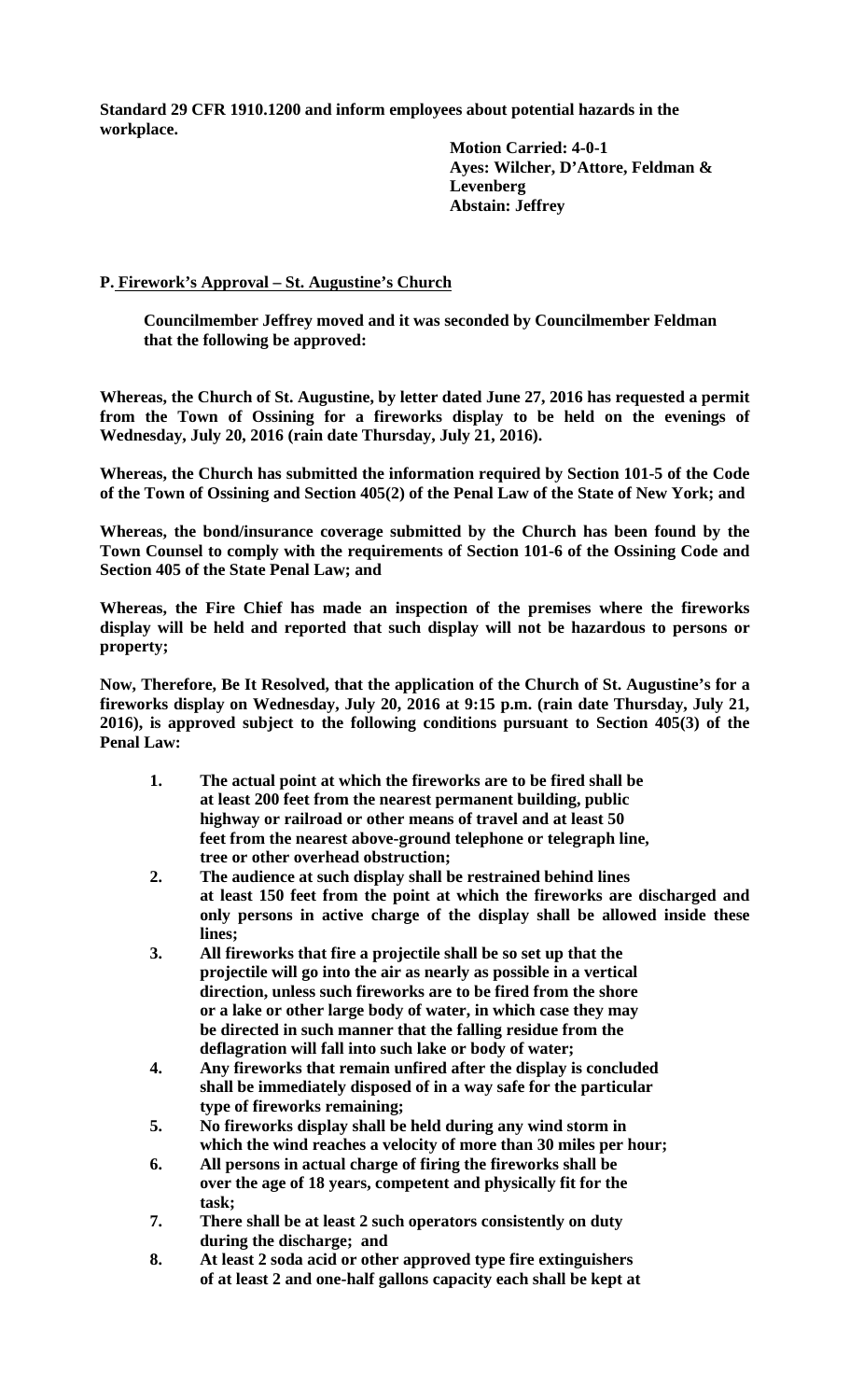**as widely separated points as possible within the actual area of the display; and it is further** 

**Resolved, that a copy of this Resolution duly certified by the Town Clerk of the Town of Ossining shall constitute a Permit, meeting the requirements of the Code of the Town of Ossining and the Penal Law of the State of New York.** 

**Motion Carried: Unanimously** 

# **Q.Tax Receiver - Property Redemption, 25 Hawkes Avenue**

**Councilmember Feldman moved and it was seconded by Councilmember Wilcher that the following be approved:** 

**Whereas, the owner-occupied property located at 25 Hawkes Avenue, Ossining, has delinquent taxes resulting in commencement of In Rem foreclosure proceedings and a judgment of foreclosure, and** 

**Whereas, the property owners have requested to redeem the property; and** 

**Whereas, the Town Board desires to allow the owners of said property a window of opportunity to redeem the property prior to auction;** 

**Now therefore be it Resolved, that the Town Board of the Town of Ossining hereby allows the holder of property at 25 Hawkes Avenue, Ossining to redeem said property by paying all outstanding taxes, interest, penalties and fees, plus an additional ten (10%) percent**  penalty on the lien amount, for a total of \$73, 849.68 if paid prior to June 30<sup>th</sup> or \$74,358.40 if paid between June 30<sup>th</sup> and July 8<sup>th</sup>, which, upon the recommendation of the Receiver of **Taxes, the Town Board finds to be fair and appropriate based on the specific and unique circumstances of this case; and** 

**Be it further Resolved, that failure of the property owner to pay the balance of taxes owed by July 31st, 2016 shall result in the property being included in the list of properties to be**  auctioned by the Town of Ossining on August  $10^{th}$ , 2016 in accordance with the **recommendation of the Enforcement Officer.** 

**Motion Carried: Unanimously** 

# **R. Resolution Authorizing Receiver of Taxes/ Enforcing Officer to Enter into an Installment Agreement with the Property Owner of Tax Lot 90.17-1-11**

**Councilmember Jeffrey moved and it was seconded by Councilmember Wilcher that the following be approved:** 

**WHEREAS, in 2010 the Town Board authorized the Receiver of Taxes/Enforcing Officer to enter into an installment agreement with the owner of tax lot 90.17-1-11 ("Property Owner") to pay all outstanding delinquent taxes and, although the Property Owner did not make the payments in accordance with the terms of the installment agreement, the Property Owner did pay all monies owed under the installment agreement by June 2011, and** 

**WHEREAS, the Property Owner subsequently did not pay the required taxes for the remainder of 2011 or the entirety of 2012 and 2013, but when faced with foreclosure in 2013 the Property Owner paid the entire delinquent balance plus the requisite penalties and fees, and** 

**WHEREAS, the Property Owner has since failed to pay the 2014 taxes and while the Property Owner was delinquent on the 2015 taxes, the Property Owner has subsequently paid the 2015 taxes and is current on the 2016 taxes, and** 

**WHEREAS, the 2014 taxes that the Property Owner has not paid became a 2015 lien and will be part of the Town's 2016 foreclosure proceeding, and**